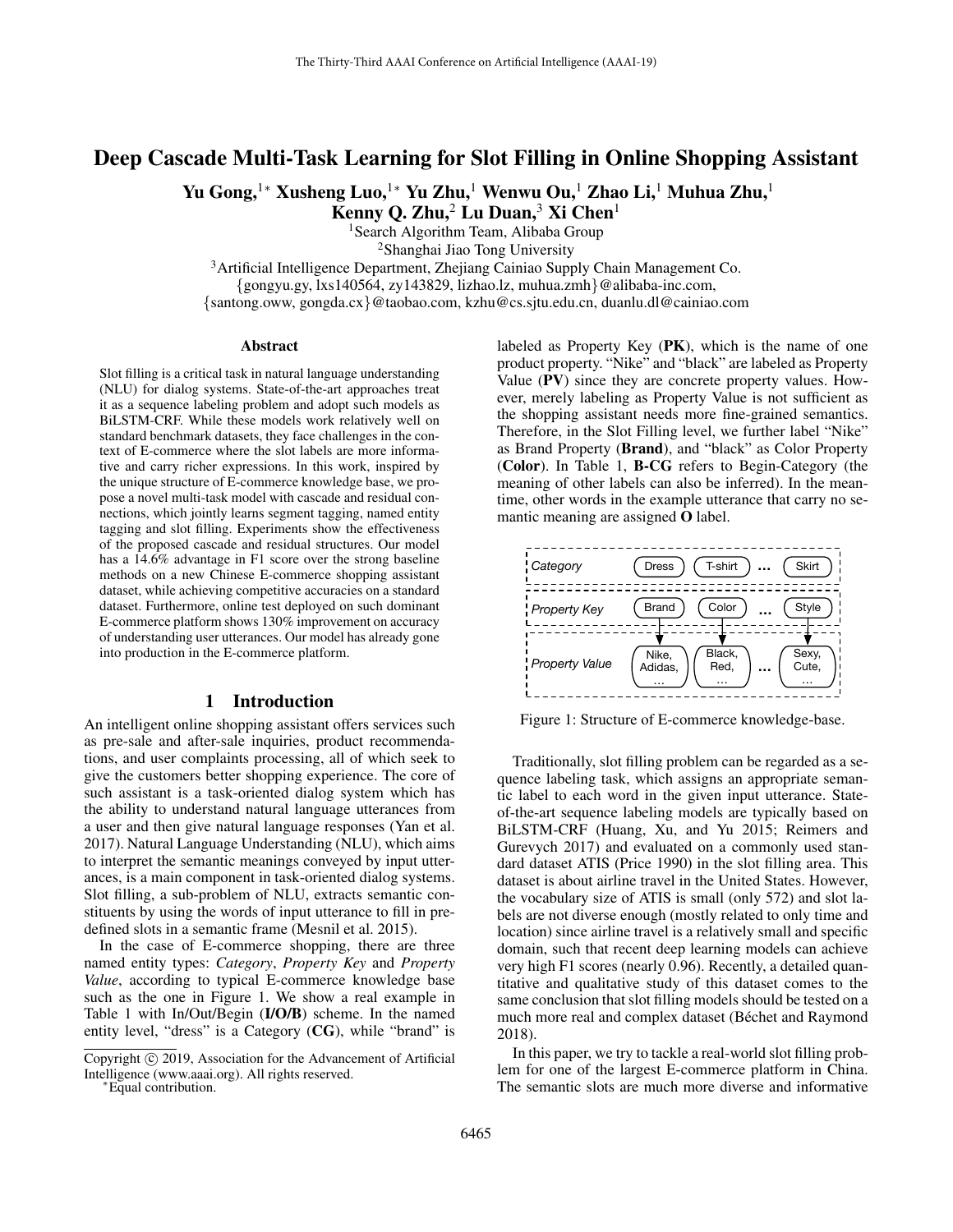| Utterance          | 我                  | 想            |  | 买            |  | 耐           | 克     | 品 |  | 牌                 | 的  |  | 黑           |       | 色    | 连 |  | 衣                                                                            | 裙 |
|--------------------|--------------------|--------------|--|--------------|--|-------------|-------|---|--|-------------------|----|--|-------------|-------|------|---|--|------------------------------------------------------------------------------|---|
|                    | Nike<br>want   buy |              |  |              |  |             | brand |   |  | black             |    |  |             | dress |      |   |  |                                                                              |   |
| Slot Label         | $\Omega$           |              |  | $\mathbf{o}$ |  |             |       |   |  |                   |    |  |             |       |      |   |  | B-Brand   I-Brand   B-PK   I-PK   O   B-Color   I-Color   B-CG   I-CG   I-CG |   |
| Named Entity Label | $\mathbf{o}$       | $\mathbf{o}$ |  | $\mathbf 0$  |  | <b>B-PV</b> | I-PV  |   |  | $B-PK$   I-PK   O |    |  | <b>B-PV</b> |       | I-PV |   |  | $B-CG$   I-CG   I-CG                                                         |   |
| Segment Label      | $\mathbf{o}$       | $\mathbf 0$  |  | $\mathbf 0$  |  | B           |       | в |  |                   | -0 |  | B           |       |      | B |  |                                                                              |   |
|                    |                    |              |  |              |  |             |       |   |  |                   |    |  |             |       |      |   |  |                                                                              |   |

Table 1: A real example of slot filling in online shopping scenario.

than ATIS. For example, to describe different properties of a product for the purpose of utterance understanding, we define large amount of informative slot labels such as color, brand, style, season, gender and so on. In contrast, most semantic labels of ATIS are related to only time and location. Furthermore, the Chinese language used for e-commerce is more complex and the semantically rich expressions make it harder to understand. Whereas in ATIS, expression can be simpler, and most expressions are standard locations or time. Thus, large scale semantic slots and more complex expressions bring problem such as data sparsity. Traditional endto-end sequence labeling model may not be able to handle it.

Besides, Chinese language, like many other Asian languages, is not word segmented by nature, and word segmentation is a difficult first step in many NLP tasks. Without proper word segmentation, sequence labeling becomes very challenging as the errors from segmentation will propagate. On the other hand, more than 97% of the chunks in ATIS data have only one or two words, in which segmentation (or chunking) is not a serious problem. Due to these reasons, if we simply apply basic sequence labeling models, which can be regarded as an end-to-end method, the sentences may not be segmented correctly in the first place. Then the errors will propagate and the resulting slot labels will be incorrect.

In this paper, we propose to employ multi-task sequence labeling model to tackle slot filling in a novel Chinese Ecommerce dialog system. Inspired by the natural structure of E-commerce knowledge base shown in Figure 1, we extract two additional lower-level tasks from the slot filling task: *named entity tagging* and *segment tagging*. Example labels of these two tasks are shown in the bottom two rows of Table 1. Segment tagging and named entity tagging can be regarded as syntactic labeling, while slot filling is more like semantic labeling. With the help of information sharing ability of multi-task learning, once we learn the information of syntactic structure of an input sentence, filling the semantic labels becomes much easier. Compared to directly attacking slot filling, these two low-level tasks are much easier to solve due to fewer labels. To this end, we propose a Deep Cascade Multi-task Learning model, and co-train three tasks in the same framework with a goal of optimizing the target slot filling task.

The contributions of this paper are summarized below:

• To the best of our knowledge, this is the first piece of work focusing on slot filling in E-commerce. We propose a novel deep multi-task sequence labeling model (DCMTL) with cascading and residual connection to solve it (Section 2.3).

- We develop a Chinese E-commerce shopping assistant dataset ECSA (Section 3.1), which is much bigger and different from the common ATIS dataset, and would be a valuable contribution to dialog system research.
- We evaluate DCMTL in both offline and online settings. Offline results show the model outperforms several strong baseline methods by a substantial margin of  $14.6\%$  on  $F1$ score (Section 3.3). Online testing deployed on the mentioned E-commerce platform shows that slot filling results returned by our model achieve 130% improvement on accuracy which significantly benefits to the understanding of users' utterances (Section 3.4). Our model has already gone production in the platform.

### 2 Approach

In this section we describe our approach in detail. Figure 2 gives an overview of the proposed architectures. First we introduce the most common and popular BiLSTM-CRF model (Figure 2(a)) for sequence labeling tasks. Then we move on to multi-task learning perspective (Figure 2(b) and (c)). Finally we propose our new method, which is called Deep Cascade Multi-task Learning in Figure 2(d).

Given an utterance containing a sequence of words  $w =$  $(w_1, w_2, ..., w_T)$ , the goal of our problem is to find a sequence of slot labels  $\hat{\mathbf{y}} = (y_1, y_2, ..., y_T)$ , one for each word in the utterance, such that:

$$
\hat{\mathbf{y}} = \arg \max_{\mathbf{y}} P(\mathbf{y}|\mathbf{w}).
$$

We use "word" in problem and model description, but "word" actually means Chinese char in our problem. And a "term" consists of one or several words.

#### 2.1 RNN Sequence Labeling

Figure 2(a) shows the principle architecture of a BiLSTM-CRF model, which is the state-of-the-art model for various sequence labeling tasks (Huang, Xu, and Yu 2015; Reimers and Gurevych 2017). BiLSTM-CRF model consists of a BiLSTM layer and a CRF layer.

BiLSTM (Bidirectional-LSTM) enables the hidden states to capture both historical and future context information of the words. Mathematically, the input of this BiLSTM layer is a sequence of input vectors, denoted as  $X = (x_1, x_2, ..., x_T)$ . The output of BiLSTM layer is a sequence of the hidden states for each input word, denoted as  $H = (h_1, h_2, ..., h_T)$ . Each final hidden state is the concatenation of the forward  $h_i$  and backward  $h_i$  hidden states. We view BiLSTM as a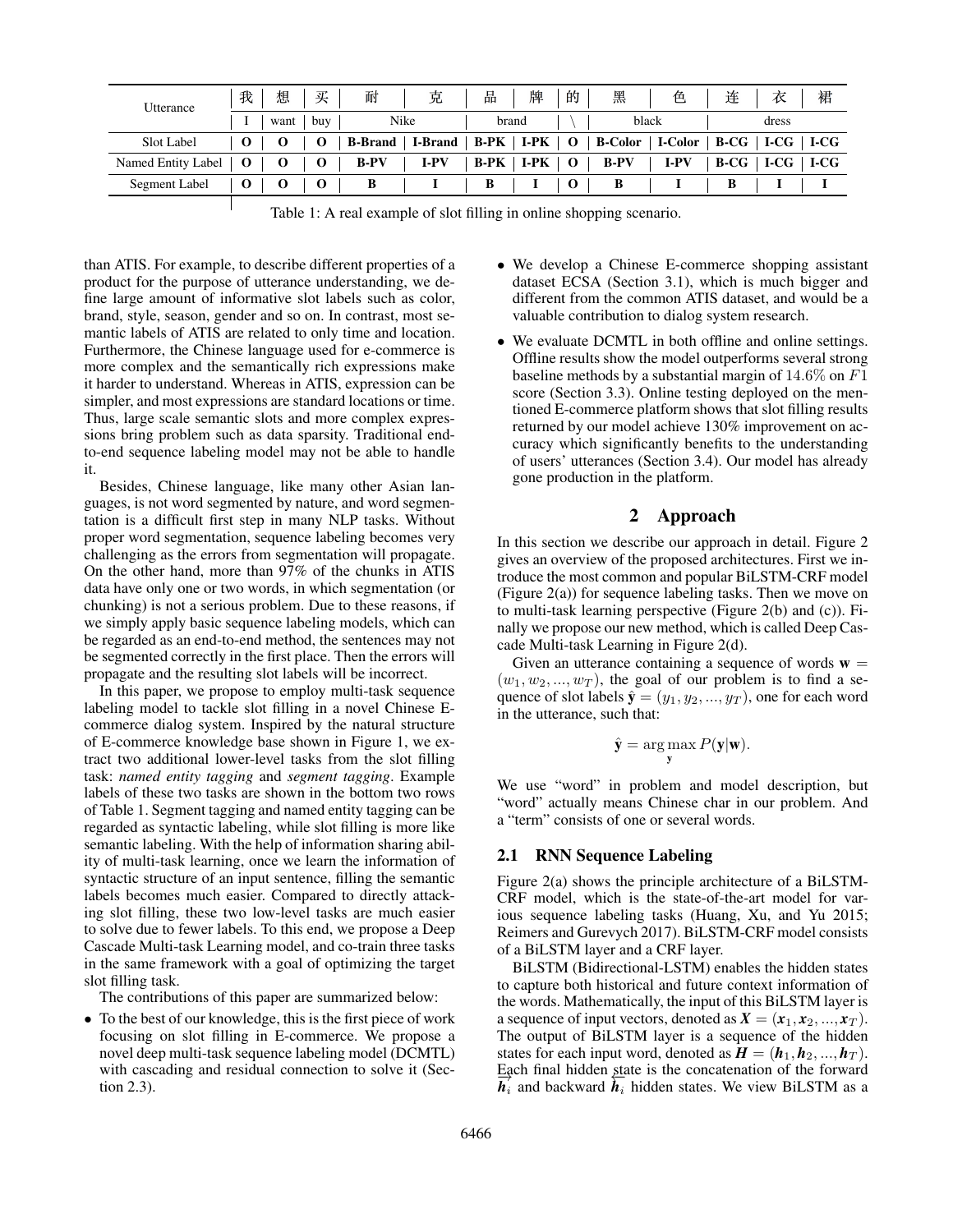

Figure 2: Sequential models for slot filling task.

function  $\text{BiLSTM}(x_i)$ :

$$
\overrightarrow{\boldsymbol{h}_{i}} = \text{LSTM}(\boldsymbol{x}_{i}, \overrightarrow{\boldsymbol{h}_{i-1}}), \overleftarrow{\boldsymbol{h}_{i}} = \text{LSTM}(\boldsymbol{x}_{i}, \overleftarrow{\boldsymbol{h}_{i+1}}),
$$
  
BilSTM( $\boldsymbol{x}_{i}$ ) =  $\boldsymbol{h}_{i} = [\overrightarrow{\boldsymbol{h}_{i}}(\boldsymbol{x}_{i}); \overleftarrow{\boldsymbol{h}_{i}}(\boldsymbol{x}_{i})].$ 

Most of time we stack multiple BiLSTMs to make the model deeper, in which the output  $h_i^l$  of layer *l* becomes the input of layer  $l + 1$ , e.g.  $\mathbf{h}_i^{l+1} = \text{BiLSTM}^{l+1}(\mathbf{h}_i^l)$ .

It is always beneficial to consider the correlations between the current label and neighboring labels, since there are many syntactical constraints in natural language sentences. For example, I-Brand is never followed by a B-Color. If we simply feed the above mentioned hidden states independently to a softmax layer to predict the labels (Hakkani-Tür et al. 2016), such constraints are more likely to be violated. Linear-chain Conditional Random Field (CRF) (Lafferty, McCallum, and Pereira 2001) is the most popular way to control the structure prediction and its basic idea is to use a series of potential functions to approximate the conditional probability of the output label sequence given the input word sequence.

Formally, we take the above sequence of hidden states  $H = (h_1, h_2, ..., h_T)$  as input to a CRF layer, and the output of the CRF is the final prediction label sequence  $y = (y_1, y_2, ..., y_T)$ , where  $y_i$  is in the set of pre-defined target labels. We denote  $\mathcal{Y}(H)$  as the set of all possible label sequences. Then we derive the conditional probability of the output sequence, given the input hidden state sequence is:

$$
p(\mathbf{y}|\boldsymbol{H};\boldsymbol{W},\boldsymbol{b})=\frac{\prod_{i=1}^{T}\varphi(y_{i-1},y_i,\boldsymbol{H})}{\sum_{\mathbf{y}'\in\mathcal{Y}(\boldsymbol{H})}\prod_{i=1}^{T}\varphi(y'_{i-1},y'_i,\boldsymbol{H})},
$$

where  $\varphi(y', y, H) = \exp(W_{y',y}^T H + b_{y',y})$  are potential functions and  $W_{y',y}^T$  and  $b_{y',y}$  are weight vector and bias of label pair  $(y', y)$ . To train the CRF layer, we use the classic maximum conditional likelihood estimate and gradient ascent. For a training dataset  $\{(\boldsymbol{H}_{(i)}, \boldsymbol{y}_{(i)})\}$ , the final loglikelihood is:

$$
L(\mathbf{W}, \mathbf{b}) = \sum_{i} \log p(\mathbf{y}_{(i)} | \mathbf{H}_{(i)}; \mathbf{W}, \mathbf{b}).
$$

Finally, the Viterbi algorithm is adopted to decode the optimal output sequence *y* ∗ :

$$
\mathbf{y}^* = \arg \max_{\mathbf{y} \in \mathcal{Y}(\boldsymbol{H})} p(\mathbf{y}|\boldsymbol{H}; \boldsymbol{W}, \boldsymbol{b}).
$$

#### 2.2 Multi-task Learning

The slot labels are large-scaled, informative and diverse in the case of E-commerce, and the syntactic structure of input Chinese utterance are complicated, so that the slot filling problem becomes hard to solve. If we directly train an endto-end sequential model, the tagging performance will suffer from data sparsity severely. When we try to handle slot filling (can be seen as semantic labeling task), some low-level tasks such as named entity tagging or segment tagging (can be seen as syntactic labeling task) may first make mistakes. If the low-level tasks get wrong, so as to the target slot filling task. That is to say it is easy to make wrong decisions in the low-level tasks, if we try to fill in all the labels at once. Then the error will propagate and lead to a bad performance of slot filling, which is our high-level target.

While directly attacking the slot filling task is hard, lowlevel tasks with fewer labels are much easier to solve. Once we know the syntactic structure of a sentence, filling in semantic labels will become easier accordingly. Thus, it is reasonable to solve the problem in a multi-task learning framework. In our problem, following the special structure of Ecommerce knowledge base (Figure 1), we can devise three individual tasks: slot filling, named entity tagging and segment tagging. Slot filling is our target task; named entity tagging is to classify which named entity type (PV/PK/CG) a word is; and segment tagging is to judge whether a word is begin  $(B)$ , in  $(I)$  or out  $(O)$  of a trunking.

In a multi-task learning (MTL) setting, we have several prediction tasks over the same input sequence, where each task has its own output vocabulary (a set of task specified labels). Intuitively, the three tasks do share a lot of information. Consider the example in Table 1 again. Knowing the named entity type of " $\mathbb{R}^{\mathbb{R}}$  " being **B-PV**|**I-PV** can definitely help determine its slot label, which is B-Color|I-Color. Similarly, knowing its segment type (B|I) also helps with both named entity tagging and slot filling. Thus it is reasonable for these tasks to share parameters and learn in the same framework cooperatively.

Vanilla Multi-task Learning The general idea of multitask learning is to share parameters of encoding part of the network. As Figure 2(b) shows, this is naturally achieved by sharing the k-layers BiLSTM part of the network across three tasks. Based on that, we use a separate CRF decoder for each task  $t \in \{seg, ne, slot\}$ :  $p(\mathbf{y}^t | \mathbf{H}^k; \mathbf{W}_t, \mathbf{b}_t)$ , where  $W_t$  and  $b_t$  are task-specific parameters. This encourages the deep BiLSTM network to learn a hidden representation *H* k which benefits all three different tasks.

Hierarchy Multi-task Learning Previous discussion indicates that there is a natural order among the different tasks: slot filling may benefit more from named entity tagging, than the other way around. This motivates us to employ low-level tasks at lower BiLSTM layers, while high level tasks are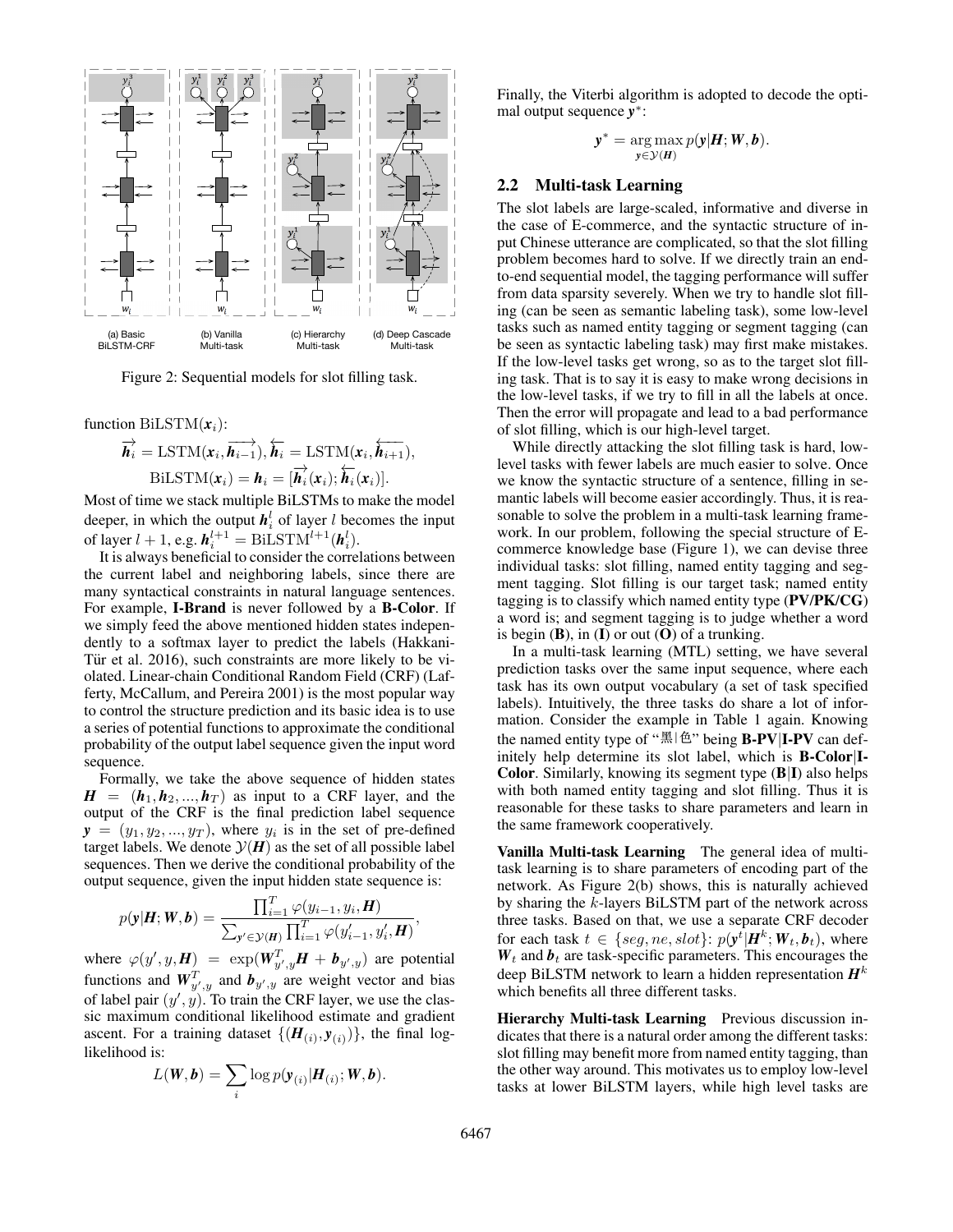trained at higher layers. We borrow the idea of involving a hierarchical neural networks structure (Peters et al. 2018; Søgaard and Goldberg 2016). As shown in Figure 2(c), instead of decoding all tasks separately at the outermost BiL-STM layer, we associate each BiLSTM layer  $l(t)$  with one task t. Then the conditional probabilities of the output sequence for each task are:

$$
\text{seg\_tag}(\mathbf{w}) = p(\mathbf{y}^{seg} | \mathbf{H}^{l(seg)}; \mathbf{W}_{seg}, \mathbf{b}_{seg}),
$$

$$
\mathbf{H}^{l(seg)} = \text{BiLSTM}^{l(seg)}(E(\mathbf{w})).
$$

$$
\text{ne\_tag}(\mathbf{w}) = p(\mathbf{y}^{ne} | \mathbf{H}^{l(ne)}; \mathbf{W}_{ne}, \mathbf{b}_{ne}),
$$

$$
\mathbf{H}^{l(ne)} = \text{BiLSTM}^{l(ne)}(\mathbf{H}^{l(seg)}).
$$

$$
\text{slot\_fill}(\mathbf{w}) = p(\mathbf{y}^{slot} | \mathbf{H}^{l(slot)}; \mathbf{W}_{slot}, \mathbf{b}_{slot}),
$$

$$
\mathbf{H}^{l(slot)} = \text{BiLSTM}^{l(slot)}(\mathbf{H}^{l(ne)}).
$$

Here seg<sub>tag</sub>, ne<sub>tag</sub> and slot fill represent the tasks of segment tagging, named entity tagging and slot filling, respectively.  $E(w)$  is the word embeddings of input sequence w and  $l(seq) < l(ne) < l(slot)$ . We call this model hierarchy multi-task learning, since some layers are shared by all tasks while the others are only related to specific tasks.

#### 2.3 Deep Cascade Multi-task Learning

Hierarchy multi-task learning share parameters among different tasks, and allow low-level tasks help adjust the result of high-level target task. It is effective for those tasks which are weakly correlated, such as POS tagging, syntactic chunking and CCG supertagging (Søgaard and Goldberg 2016). However, when it comes to problems where different tasks maintain a strict order, in another word, the performance of high-level task dramatically depends on low-level tasks, the hierarchy structure is not compact and effective enough. Therefore, we propose *cascade* and *residual* connections to allow high-level tasks to take the tagging results and hidden states from low-level tasks as additional input. These connections serves as "shortcuts" that create a more closely coupled and efficient model. We call it deep cascade multi-task learning, and the framework is shown in Figure 2(d).

Cascade Connection Here we feed the tagging output of the task at lower layer e.g.  $\text{seg\_tag}^*(w)$  or  $\text{neg\_tag}^*(w)$  to the upper BiLSTM layer as its additional input. Now the hidden states of each task layer become:

$$
\begin{aligned} \mathbf{H}^{l(seg)} &= \text{BiLSTM}^{l(seg)}(E(\mathbf{w})),\\ \mathbf{H}^{l(ne)} &= \text{BiLSTM}^{l(ne)}(\mathbf{W}_{Cas.}^{seg} \cdot \text{seg\_tag}^*(\mathbf{w}) + \mathbf{H}^{l(seg)}),\\ \mathbf{H}^{l(slot)} &= \text{BiLSTM}^{l(slot)}(\mathbf{W}_{Cas.}^{ne} \cdot \text{ne\_tag}^*(\mathbf{w}) + \mathbf{H}^{l(ne)}), \end{aligned}
$$

where  $W_{Cas.}^{seg}$  and  $W_{Cas.}^{ne}$  are the weight parameters for cascade connection.

At training time,  $\text{seg\_tag}^*(w)$  and  $\text{neg\_tag}^*(w)$  can be the true tagging outputs. At inference time, we simply take the greedy path of our cascade model without doing search, where the model emits the best seg<sub>-tag</sub><sup>\*</sup>( $w$ ) and ne tag<sup>∗</sup> (*w*) by Viterbi inference algorithm. Alternatively, one can do beam search (Sutskever, Vinyals, and Le 2014; Vinyals et al. 2015) by maintaining a set of  $k$  best partial hypotheses at each cascade layer. However, unlike traditional

seq2seq models e.g., in machine translation, where each inference step is just based on probability of a discrete variable (by softmax function), our inference for tagging output is a structured probability distribution defined by the CRF output. Efficient beam search method for this structured cascade model is left to our future work.

Residual Connection To encourage the information sharing among different tasks, we also introduce the residual connection, where we add the input of a previous layer to the current input:

$$
H^{l(seg)} = \text{BiLSTM}^{l(seg)}(\mathbf{x}^{l(seg)}),
$$

$$
\mathbf{x}^{l(seg)} = E(\mathbf{w}).
$$

$$
H^{l(ne)} = \text{BiLSTM}^{l(ne)}(W_{Cas.}^{seg.} \cdot \text{seg\_tag*}(\mathbf{w}) + \mathbf{x}^{l(ne)}),
$$

$$
\mathbf{x}^{l(ne)} = H^{l(seg)} + \mathbf{x}^{l(seg)}.
$$

$$
H^{l(slot)} = \text{BiLSTM}^{l(slot)}(W_{Cas.}^{ne} \cdot \text{ne\_tag}^{*(\mathbf{w})} + \mathbf{x}^{l(slot)}),
$$

$$
\mathbf{x}^{l(slot)} = H^{l(ne)} + \mathbf{x}^{l(ne)}.
$$

Deep residual learning (He et al. 2016) is introduced to ease the gradient vanish problem for training very deep neural networks. Here we borrow the idea of cross residual learning method for multi-task visual recognition (Jou and Chang 2016) and believe the residual connection between different layers can benefit our multi-task sequence learning. We propose *cascade* residual connection instead of *cross* residual connection because different tasks are connected via cascading in our problem, while they are organized via branching in visual recognition.

### 2.4 Training

For our multi-task setting, we define three loss functions (refer to Section 2.1):  $L_{seg}$ ,  $L_{ne}$  and  $L_{slot}$  for tasks of segment tagging, named entity tagging and slot filling respectively. We construct three training set,  $D_{seq}$ ,  $D_{ne}$  and  $D_{slot}$ , where each of them (called  $D_t$  generically) contains a set of inputoutput sequence pair  $(w, y<sup>t</sup>)$ . The input utterance w is shared across tasks, but the output  $y<sup>t</sup>$  is task dependent.

For vanilla multi-task learning, we define a unified loss function  $L = \alpha L_{seg} + \beta L_{ner} + (1 - \alpha - \beta) L_{slot}$ , where  $\alpha$  and  $\beta$  are hyper-parameters. And we update the model parameters by loss L.

As for hierarchy multi-task learning and cascade multitask learning, we choose a random task  $t \in \{seq, ne, slot\}$ at each training step, followed by a random training batch  $\text{Batch}(w, y^t) \in D_t$ . Then we update the model parameters by back-propagating the corresponding loss  $L_t$ .

# 3 Experiments

In this section we first introduce the popular ATIS dataset<sup>1</sup>, then describe how we collect our E-commerce Shopping Assistant (ECSA) dataset<sup>2</sup>. Then we show the implementation details for our model. Finally we demonstrate the evaluation results on both ATIS and ECSA dataset and give some discussions. In the following experiments, we call our proposed Deep Cascade Multi-Task Learning method as DCMTL for short.

<sup>1</sup> https://github.com/yvchen/JointSLU

<sup>&</sup>lt;sup>2</sup>https://github.com/pangolulu/DCMTL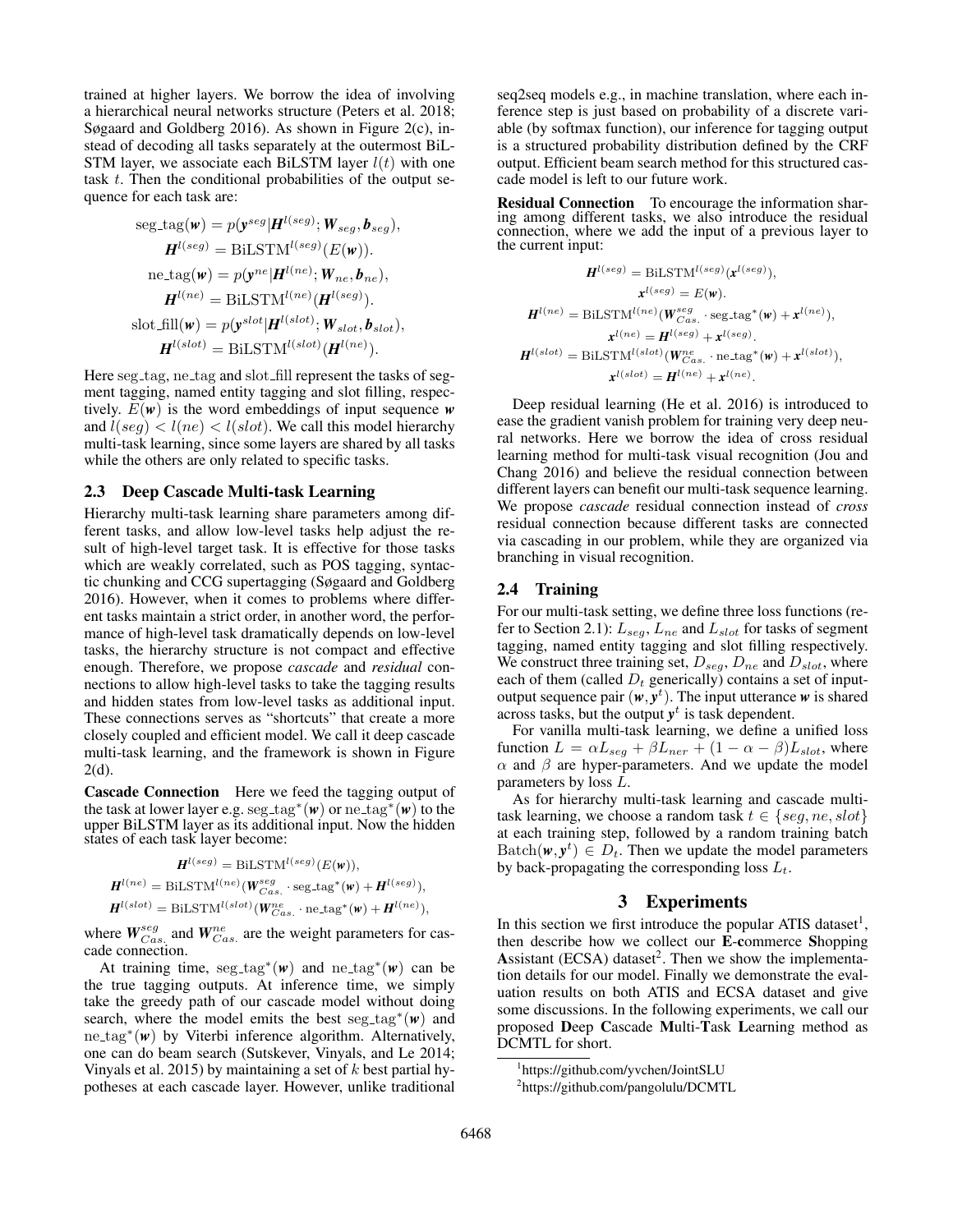## 3.1 Dataset

ATIS Dataset The ATIS corpus, the most commonly used dataset for slot filling research, contains reservation requests for air travel. It contains 4,978 training and 893 testing sentences in total, with a vocabulary size of 572 (Mesnil et al. 2015). Apart from the ground-truth slot labels, we also generate its corresponding segment labels for our multi-task model setting.

ECSA Dataset To create large amounts of gold standard data to train our model, we adopt an unsupervised method to automatically tag the input utterances. All the utterances are extracted from the user input logs (either from text or voice) on our online shopping assistant system. Besides our E-commerce knowledge-base is a dictionary consisting of pairs of word terms and their ground-truth slot labels such as "red-Color" or "Nike-Brand". Since this resource is created by human beings, we will use it to create gold standard. We use a dynamic programming algorithm of max-matching to match words in the utterances and then assign each word with its slot label in IOB scheme. We filter utterances whose matching result is ambiguous and only reserve those that can be perfectly matched (all words can be tagged by only one unique label) as our training and testing data. With the slot labels of each word, we can induce the named entity labels and segment labels straightforwardly via the E-commerce knowledge-base. For we only extract the perfectly matched sentences, the quality of our ECSA dataset can be guaranteed. It can be considered as a long-distance supervision method (Mintz et al. 2009).

To evaluate model's ability to generalize, we randomly split the dictionary into three parts. One part is used to generate testing data and the other two to generate training data. If we don't split the dictionary and use the whole to generate both training and testing data, then the trained model may remember the whole dictionary and the results will not reflect the true performance of the models.

This unsupervised approach alleviates human annotations, and we can produce a large volume of labeled data automatically. The following experiments use a dataset of 24,892 training pairs and 2,723 testing pairs. Each pair contains an input utterance *w*, its corresponding gold sequence of slot labels  $y^{slot}$ , named entity labels  $y^{ne}$  and segment labels  $y^{seg}$ . The vocabulary size of ECSA is 1265 (Chinese characters), and the amount of segmented terms can be much larger. The Out-of-Vocabulary (OOV) rate of ESCA dataset is 85.3% (Meaning 85.3% of terms in testing data never appear in training data) while the OOV rate of ATIS is lower than 1%. Apparently slot filling task on ESCA dataset is more challenging.

### 3.2 Implementation Details

For the RNN component in our system, we use a 3-layers BiLSTM networks for ECSA and 2-layers BiLSTM networks for ATIS (no named entity tagging in this case), and all LSTM networks come with hidden state size 100. The input in ECSA is a sequence of Chinese characters rather that words since there is no segmentation. The dimension of

embedding layer  $E$  and BiLSTM network output state (concatenation of the forward and backward LSTM) are set to 200. We perform a mini-batch log-likelihood loss training with a batch size of 32 sentences for 10 training epochs. We use Adam optimizer, and the learning rate is initialized to 0.001. To prevent the gradient explosion problem for training LSTM networks, we set gradient clip-norm as 5.

#### 3.3 Results and Discussions

Evaluation on ATIS We compare the ATIS results of our DCMTL model with current published results in Table 2. We split the methods into two categories: one is *Sequence Labeling* based method, and the other is *Encoder-Decoder* based method. Sequence Labeling based method generally adopts a sequential network (RNN (Yao et al. 2013; 2014; Liu and Lane 2015; Peng and Yao 2015; Vu et al. 2016) or CNN (Xu and Sarikaya 2013; Vu 2016)) and calculate a loss function (such as CRF loss (Xu and Sarikaya 2013), cross entropy loss (Yao et al. 2013; 2014) or ranking loss (Vu et al. 2016)) on top of the network output. Encoder-Decoder based method, on the other hand, usually employs a RNN to encode the whole sentence and another RNN to decode the labels (Kurata et al. 2016). The decoder will attend to the whole encoding sequence with attention mechanism (Zhu and Yu 2017; Zhai et al. 2017). Our method follows the Sequence Labeling framework and we design a novel multi-task sequence labeling model which achieve the best performance against the published Sequence Labeling based method (F1+0.22%) and compatible result against the best Encoder-Decoder based method (F1-0.03%). As we claim in Section 1, more than 97% of chunks in ATIS dataset have only one or two words and there are no named entity labels at all. These two reasons prevent our proposed DCMTL model from further improving the performance on ATIS dataset. Thus, we will mainly focus on ECSA dataset, which is much larger and more sophisticated, to prove the effectiveness of our proposed model.

Besides, almost all the methods (including ours) reach very high F1 score of around 0.96. This also makes us wonder whether it is meaningful enough to continue evaluating on this dataset, for minor differences in the results may be attributed to data variance more than the models. Apparently high performance on ATIS does not mean working on realworld application which contains more informative semantic slot labels and more complicated expressions as in the case of online shopping assistant.

Evaluation on ECSA On ECSA dataset, we evaluate different models including Basic BiLSTM-CRF, Vanilla Multitask, Hierarchy Multi-task and Deep Cascade Multi-task on testing data regarding slot filling as the target task. We report Precision, Recall and F1 in Table 3.

The Basic BiLSTM-CRF model achieves an F1 score of 0.43. To show the usefulness of the lower tasks to slot filling, we "cheated" by using the ground-truth segment type (cond. SEG) or named entity type (cond. NE) as the extra features for each word in the Basic BiLSTM-CRF model. Row 3 and 4 (with \*) in Table 3 show that the slot filling performance can be improved by 85% and 109% if the correct segment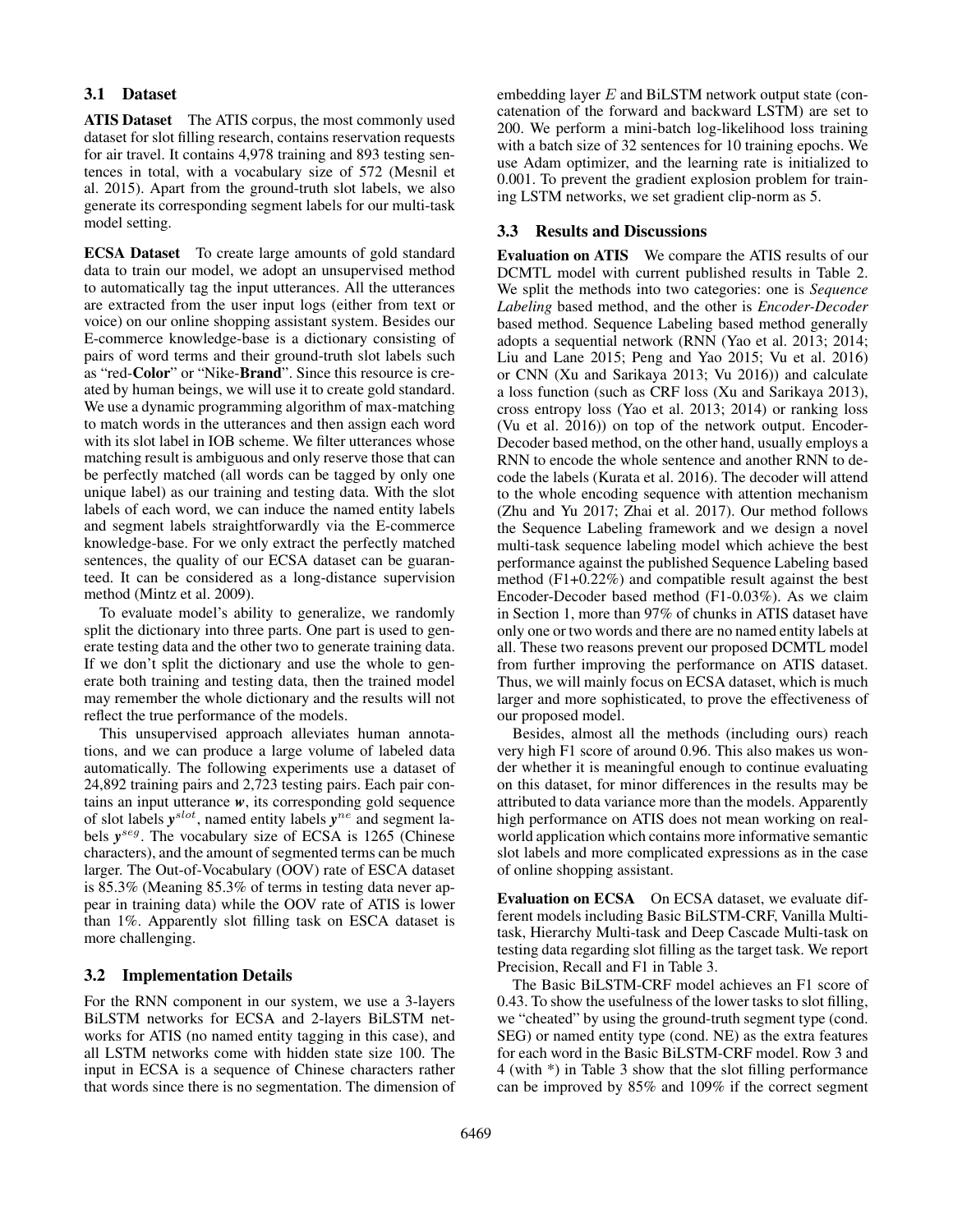| Methods                                        | F1     |
|------------------------------------------------|--------|
| simple RNN (Yao et al. 2013)                   | 0.9411 |
| CNN-CRF (Xu and Sarikaya 2013)                 | 0.9435 |
| LSTM (Yao et al. 2014)                         | 0.9485 |
| RNN-SOP (Liu and Lane 2015)                    | 0.9489 |
| Deep LSTM (Yao et al. 2014)                    | 0.9508 |
| RNN-EM (Peng and Yao 2015)                     | 0.9525 |
| Bi-RNN with ranking loss (Vu et al. 2016)      | 0.9547 |
| Sequential CNN (Vu 2016)                       | 0.9561 |
| Encoder-labeler Deep LSTM (Kurata et al. 2016) | 0.9566 |
| BiLSTM-LSTM (focus) (Zhu and Yu 2017)          | 0.9579 |
| Neural Sequence Chunking (Zhai et al. 2017)    | 0.9586 |
| DCMTL (Ours)                                   |        |

Table 2: Comparison with published results on the ATIS dataset.

| Models                         | Precision | Recall | F1     |
|--------------------------------|-----------|--------|--------|
| <b>Basic BiLSTM-CRF</b>        | 0.4330    | 0.4275 | 0.4302 |
| * Basic BiLSTM-CRF (cond. SEG) | 0.7948    | 0.7953 | 0.7950 |
| * Basic BiLSTM-CRF (cond. NE)  | 0.8985    | 0.8986 | 0.8985 |
| Vanilla Multi-task             | 0.3990    | 0.3941 | 0.3965 |
| Hierarchy Multi-task           | 0.4417    | 0.4494 | 0.4455 |
| ** DCMTL (- cascade)           | 0.4654    | 0.4613 | 0.4633 |
| ** DCMTL (- residual)          | 0.4923    | 0.4760 | 0.4840 |
| DCMTL (full)                   | 0.5281    | 0.4941 | 0.5105 |

Table 3: Results for slot filling task on the ECSA dataset. Columns with highlighted boldface are the best performance. Rows with  $*$  prefix are just results for our case study. Rows with \*\* prefix are results for ablation test.

type or named entity type is pre-known. It can perfectly verify our claim that low-level syntactic tasks can significantly affect to the slot filling performance. Of course in practice, the model doesn't know the true values of these types during prediction.

Our further experiments show that DCMTL outperforms the baselines on both precision and recall. DCMTL achieves the best F1 score of 0.5105, which improves by a relative margin of 14.6% against the strong baseline method (see Table 3). Multi-task models generally perform better than the Basic BiLSTM with single-task target. The exception is the vanilla multi-task setting. This is mainly because vanilla multi-task shares parameters across all the layers, and these parameters are likely to be disturbed by the interaction of three tasks. It is more desirable to let the target task dominate the weights at high-level layers.

We further investigate the learning trend of our proposed approach against baseline methods. Figure 3(a) shows the typical learning curves of performance measured by F1. We can observe that our method DCMTL performs worse than other baseline methods for the first 450 batch steps. After that, other methods converge quickly and DCMTL perform much better after 500 batch steps and finally converge to the best F1 score. We believe that in the beginning, highlevel task in DCMTL is affected more by the noise of lowlevel tasks comparing to others, but as the training goes on,



Figure 3: (a) Learning trends of F1 respectively for different methods. (b) Result of different cascade connection types in DCMTL.

the high-level slot filling task slowly reaps the benefits from low-level tasks.

To make our experiments more solid, we implemented two previous best performing models on ATIS dataset: Sequential CNN (Vu 2016) (Sequence Labeling based) and Neural Sequence Chunking (Zhai et al. 2017) (Encoder-Decoder based). They achieved 0.2877 and 0.4355 F1 scores respectively, while our DCMTL model scores 0.5105 F1 and outperforms both of them (by 77% and 17% improvements).

Ablation Test Our "shortcuts" connections come in two flavors: cascade connection and residual connection. Multitask outputs and "shortcuts" connections are highly related since without the multi-task framework, there will be no cascade connections. We go on to show that both multi-task setting and the "shortcuts" connections are effective and useful in Table 3, where F1 score improves from 0.4302 to 0.4455 and 0.5105 respectively. We also investigate how our model DCMTL performs with or without cascade and residual connections (rows with \*\* prefix in Table 3). F1 score increases from 0.4840 to 0.5105 when residual connection is applied, which verifies its benefit. If we remove cascade connection from DCMTL, the model actually degenerates into hierarchy multi-task model with residual connection and performs 0.4633 F1 score. Thus we can conclude that both connections are helpful for our DCMTL model. However, the cascade connection, which relies on the multi-task, is more effective than the residual connection. We can verify it from the fact that DCMTL model without cascade connection performs much worse than without residual connection (0.4633 vs. 0.4840 F1 scores).

Furthermore, we explore how DCMTL performs with different cascade connection methods. We compare three different types of cascade connection illustrated in Figure 4(a):

- 1. Segment labeling skipped to slot filling (SLOT+SEG).
- 2. Named entity labeling directly connected to slot filling (SLOT+NE).
- 3. Segment labeling, named entity labeling and slot filling in sequence (SLOT+NE+SEG).

From Figure 3(b), we find that cascade connection with type 3 performs the best and then with type 2, while cascade method with skipped connection (type 1) performs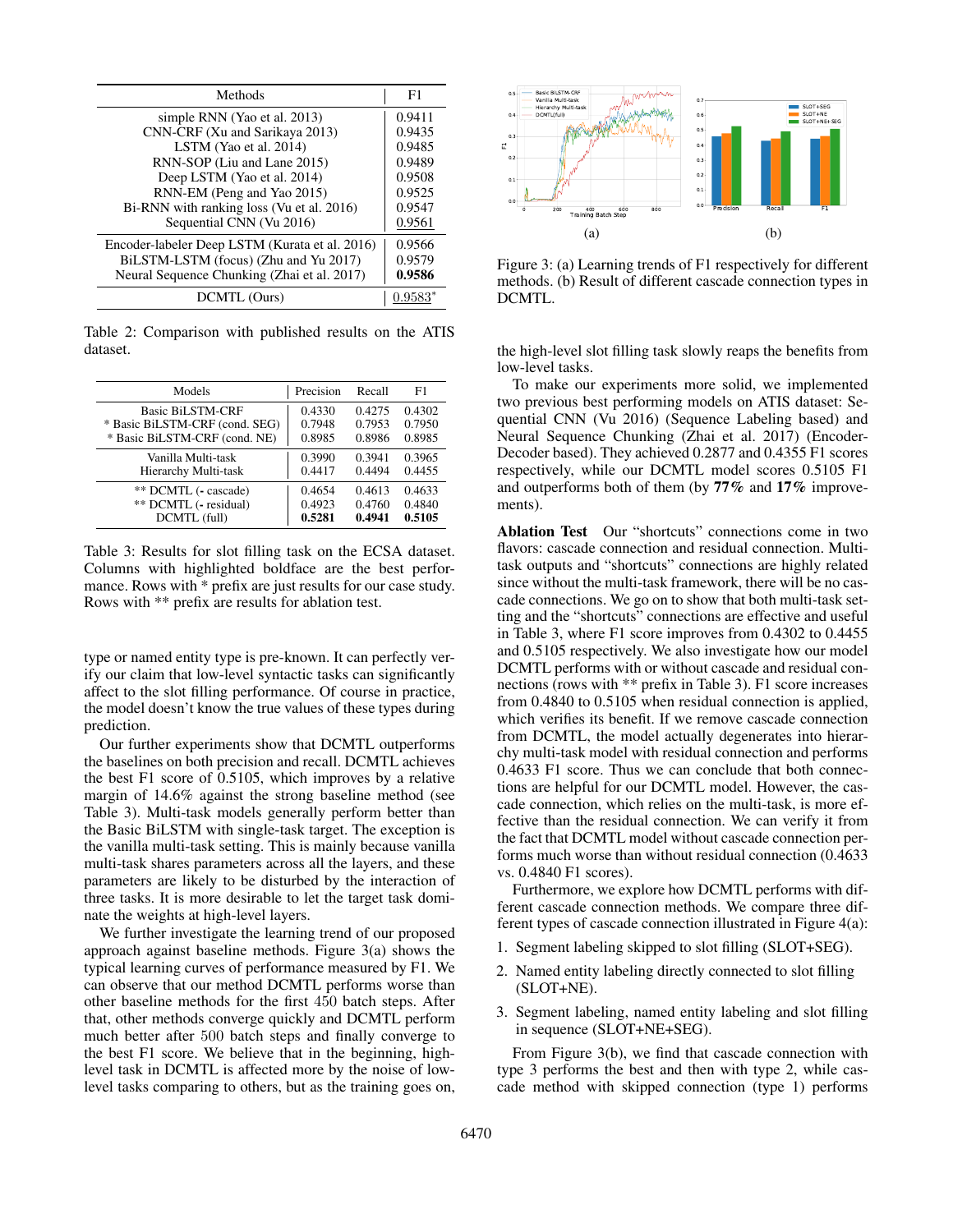the worst. Therefore, we design the networks with a cascade connection in a hierarchical fashion and do not apply skipped connection for the cascade inputs (Figure 4(b)). This phenomenon here may also be proved by our "cheated" case study above. Slot filling performance with pre-known named entity type is much better than with pre-known segment type (rows with \* in Table 3).



Figure 4: (a) Three types of cascade connection in our experiment. (b) Comparison between hierarchical and skipped cascade connection.

## 3.4 Online Testing

Previous experimental results have proven the advantages of our proposed DCMTL approach, so we deploy it in a real world online environment to test its practical performance.

For online A/B testing, we extracted users query log with the slot filling results for one day. There are in total 251,409 unique queries. We let three persons to manually evaluate whether a query is slotted perfectly with the strategy where the minority obeys the majority. A query is slotted perfectly means all terms in query are assigned with the correct slot labels. Our DCMTL model results in 152,178 perfectly slotted queries which is  $60.53\%$  accuracy<sup>3</sup>. While the original online max-matching algorithm with E-commerce knowledge base<sup>4</sup> (more details in Section 3.1) only covers 66,302 perfectly slotted queries with 26.37% accuracy. Thus, the accuracy of query slot filling in such online shopping assistant system is improved by 130% after deploying DCMTL model. This demonstrates that our model can effectively extract the semantic attributes of users query which is extremely helpful E-commerce Shopping Assistant system.

# 4 Related Work

There are mainly two lines of research that are related to our work: slot filling for dialog system and multi-task learning in natural language processing.

Slot Filling is considered a sequence labeling problem that is traditionally solved by generative models. such as Hidden Markov Models (HMMs) (Wang, Deng, and Acero 2005), hidden vector state model (He and Young 2003), and discriminative models such as conditional random fields (CRFs) (Raymond and Riccardi 2007; Lafferty, McCallum, and Pereira 2001) and Support Vector Machine (SVMs) (Kudo and Matsumoto 2001). In recent years, deep learning approaches have been explored due to its successful application in many NLP tasks. Many neural network architectures have been used such as simple RNNs (Yao et al. 2013; Mesnil et al. 2015), convolutional neural networks (CNNs) (Xu and Sarikaya 2013), LSTMs (Yao et al. 2014) and variations like encoder-decoder (Zhu and Yu 2017; Zhai et al. 2017) and external memory (Peng and Yao 2015). In general, these works adopt a BiLSTM (Zhu et al. 2018; 2017) as the major labeling architecture to extract various features, then use a CRF layer (Huang, Xu, and Yu 2015) to model the label dependency. We also adopt a BiLSTM-CRF model as baseline and claim that a multi-task learning framework is working better than directly applying it on Chinese E-commerce dataset. Previous works only apply joint model of slot filling and intent detection (Zhang and Wang 2016; Liu and Lane 2016). Our work is the first to propose a multitask sequence labeling model with novel cascade and residual connections based on deep neural networks to tackle real-world slot filling problem.

Multi-task Learning (MTL) has attracted increasing attention in both academia and industry recently. By jointly learning across multiple tasks (Caruana 1998), we can improve performance on each task and reduce the need for labeled data. There has been several attempts of using multi-task learning on sequence labeling task (Peng and Dredze 2016b; 2016a; Yang, Salakhutdinov, and Cohen 2017), where most of these works learn all tasks at the outmost layer. Søgaard and Goldberg (2016) is the first to assume the existence of a hierarchy between the different tasks in a stacking BiRNN model. Compared to these works, our DCMTL model further improves this idea even thorough with cascade and residual connection.

### 5 Conclusion

In this paper, we tackle the real-world slot filling task in a novel Chinese online shopping assistant system. We proposed a deep multi-task sequence learning framework with cascade and residual connection. Our model achieves comparable results with several state-of-the-art models on the common slot filling dataset ATIS. On our real-world Chinese E-commerce dataset ECSA, our proposed model DCMTL also achieves best F1 score comparing to several strong baselines. DCMTL has been deployed on the online shopping assistant of a dominant Chinese E-commerce platform. Online testing results show that our model meets better understanding of users utterances and improves customer's shopping experience. Our future research may include a joint model for category classification and slot filling. Active learning for slot filling can also be investigated by involving human-beings interaction with our system.

<sup>&</sup>lt;sup>3</sup>We only report accuracy as evaluation metric, because precision and recall are the same in such case.

<sup>&</sup>lt;sup>4</sup>As we have showed that our DCMTL model outperforms several strong baselines in the offline evaluation, and the gap between online and offline is minor since our offline dataset also comes from online queries, we only deploy DCMTL model online since such evaluation is costly.